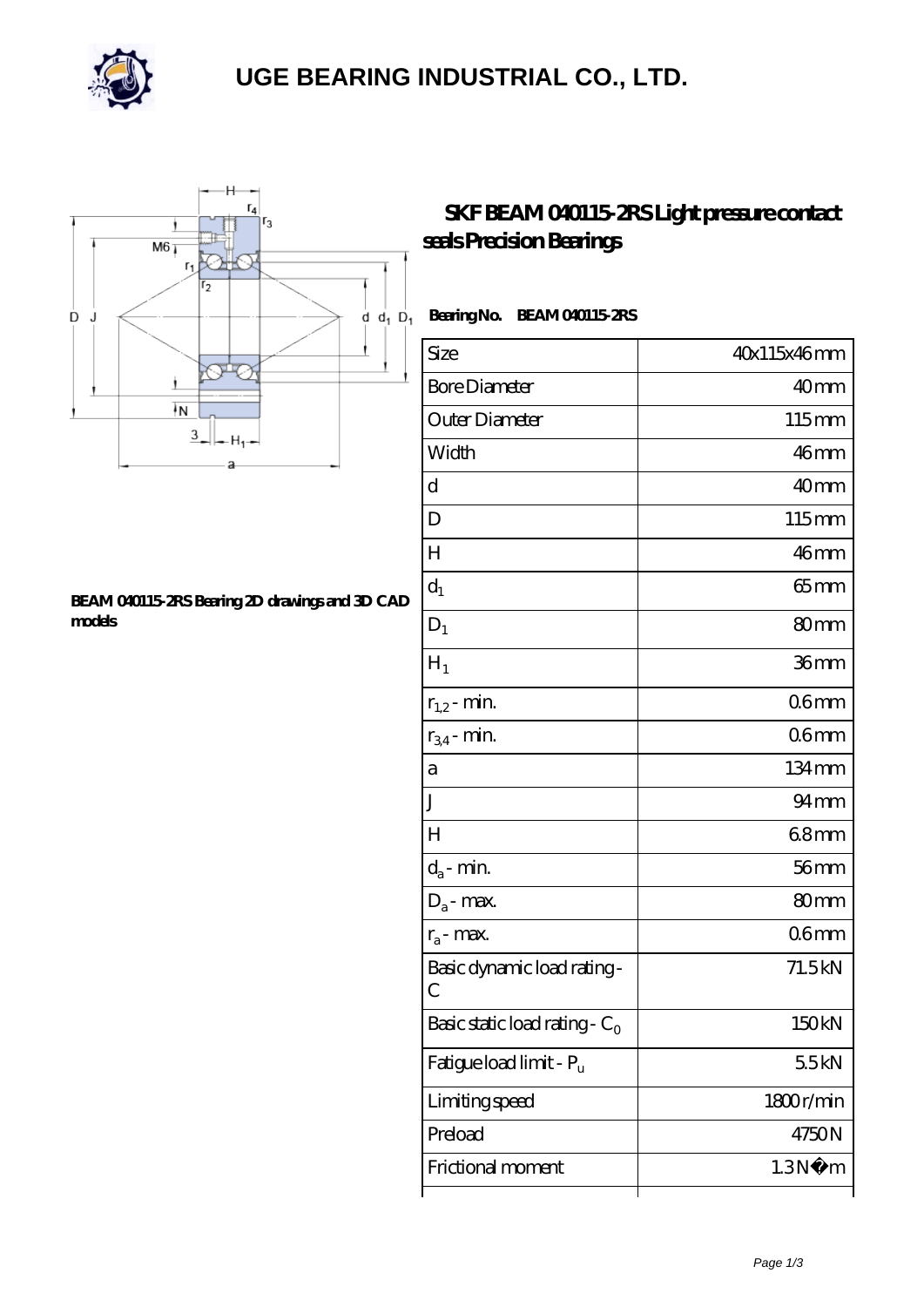

# **[UGE BEARING INDUSTRIAL CO., LTD.](https://m.rerkm.com)**

| Static Axial rigidity            | 1150N/micron                                                                                                                                                                                                            |
|----------------------------------|-------------------------------------------------------------------------------------------------------------------------------------------------------------------------------------------------------------------------|
| Mass bearing                     | 22kg                                                                                                                                                                                                                    |
| Required attachment bolt<br>size | M <sub>8</sub>                                                                                                                                                                                                          |
| Category                         | Precision Ball Bearings                                                                                                                                                                                                 |
| Inventory                        | 0 <sup>0</sup>                                                                                                                                                                                                          |
| Manufacturer Name                | <b>SKF</b>                                                                                                                                                                                                              |
| Minimum Buy Quantity             | N/A                                                                                                                                                                                                                     |
| Weight / Kilogram                | Ο                                                                                                                                                                                                                       |
| Product Group                    | <b>BO4270</b>                                                                                                                                                                                                           |
| Enclosure                        | 2 Seals                                                                                                                                                                                                                 |
| Precision Class                  | ABEC 7   ISO P4                                                                                                                                                                                                         |
| Material - Ball                  | Steel                                                                                                                                                                                                                   |
| Number of Bearings               | 1 (Single)                                                                                                                                                                                                              |
| Contact Angle                    | 60Degree                                                                                                                                                                                                                |
| Raceway Style                    | Not Applicable                                                                                                                                                                                                          |
| Cage Material                    | Polyamide                                                                                                                                                                                                               |
| Rolling Element                  | <b>Ball Bearing</b>                                                                                                                                                                                                     |
| Enclosure Type                   | Contact Seal                                                                                                                                                                                                            |
| Flush Ground                     | No                                                                                                                                                                                                                      |
| Inch - Metric                    | Metric                                                                                                                                                                                                                  |
| <b>Other Features</b>            | Double Row   Angular<br>Contact Thrust Bearing<br>Double Direction                                                                                                                                                      |
| Long Description                 | 40MM Bore; 115MM<br>Outside Diameter; 46MM<br>Width; 2 Seals Enclosure;<br>ABEC 7   ISO P4 Precision;<br>Steel Ball Material; 1<br>(Single) Bearing 60Degree<br>Contact Angle; Polyamide<br>Cage Material; Ball Bearing |
| Category                         | Precision Ball Bearings                                                                                                                                                                                                 |
| <b>UNSPSC</b>                    | 31171531                                                                                                                                                                                                                |
| Harmonized Tariff Code           | 8482105028                                                                                                                                                                                                              |
|                                  |                                                                                                                                                                                                                         |